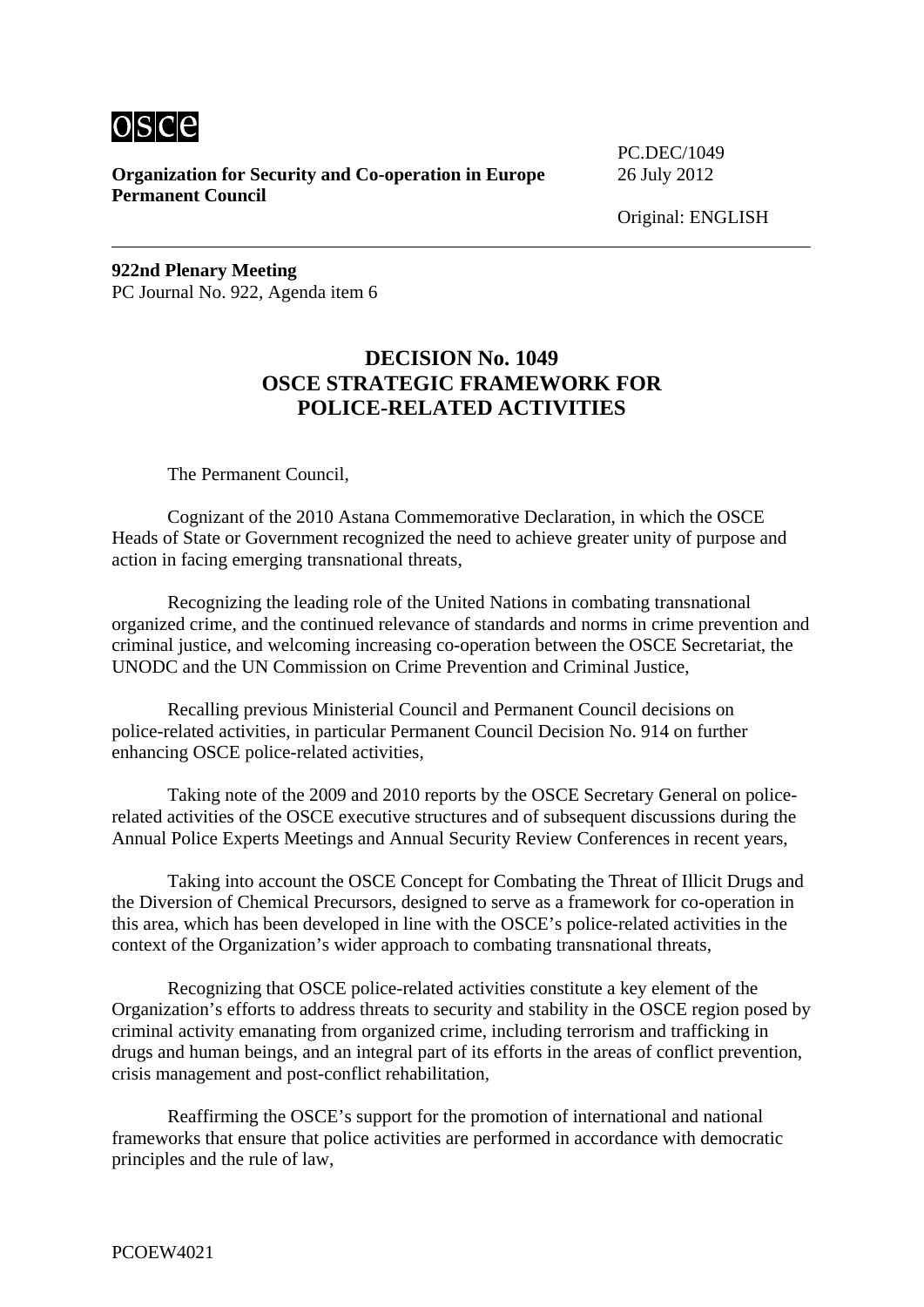Acting in accordance with and building on the relevant Ministerial Council and Permanent Council decisions, which address a variety of policing areas,

 Decides to adopt the following OSCE Strategic Framework for Police-Related Activities annexed to this decision.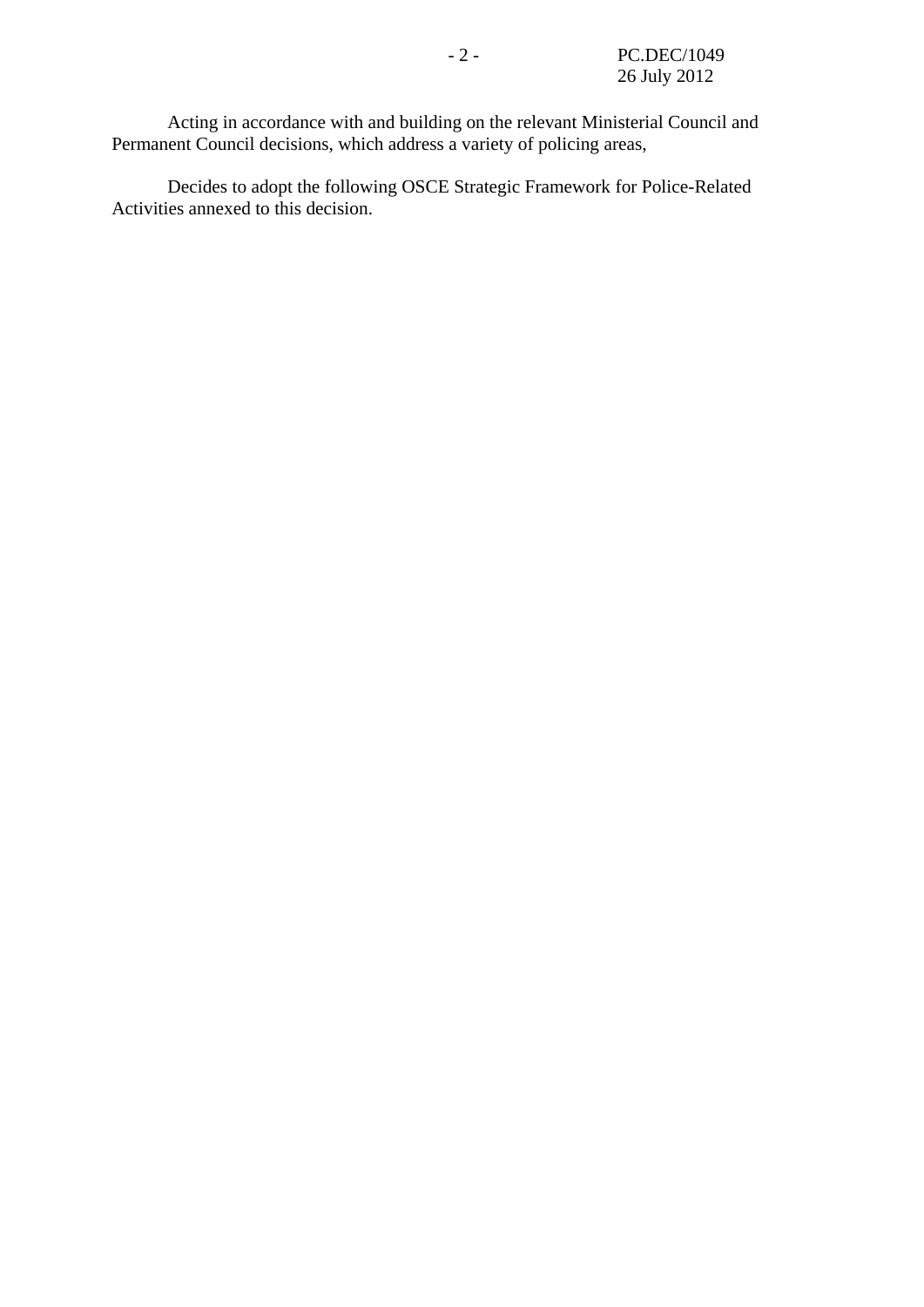PC.DEC/1049 26 July 2012 Annex

# **OSCE STRATEGIC FRAMEWORK FOR POLICE-RELATED ACTIVITIES**

# **I. The objective of the Strategic Framework**

1. The objective of the OSCE Strategic Framework for Police-related Activities is to define priority areas for the OSCE's police-related activities within the Organization's wider approach to security, combating transnational threats, and to render more operational the relevant provisions of the Strategy to Address Threats to Security and Stability in the Twenty-First Century adopted at the Eleventh Meeting of the Ministerial Council at Maastricht in 2003.

2. This Strategic Framework builds upon relevant Summit, Ministerial Council and Permanent Council decisions, which address a variety of policing areas<sup>1</sup>. Moreover, it aims at facilitating the streamlining of OSCE's activities in all areas related to policing.

# **II. The OSCE's role in policing**

3. At the request of the participating States and with their agreement<sup>2</sup>, the OSCE through needs assessment, capacity-building, institution-building, training and evaluation, assists the law enforcement agencies of participating States in addressing threats posed by criminal activity, while upholding the rule of law and ensuring respect for human rights and fundamental freedoms.

4. The OSCE's civilian police-related activities are an integral part of its efforts in conflict prevention, crisis management and post-conflict rehabilitation, and have been expanded in order to assist in maintaining the primacy of law.

5. The OSCE also works with other international organizations in promoting international and national legal frameworks within which the police can perform their tasks effectively in accordance with the principles of the rule of law and national legislation.

1

<sup>1</sup> A list of these decisions is contained in attachment 1 to this document.

<sup>2</sup> See OSCE Ministerial Council Decision No. 9, on police-related activities, adopted at the Ninth Meeting of the Ministerial Council, at Bucharest, on 4 December 2001.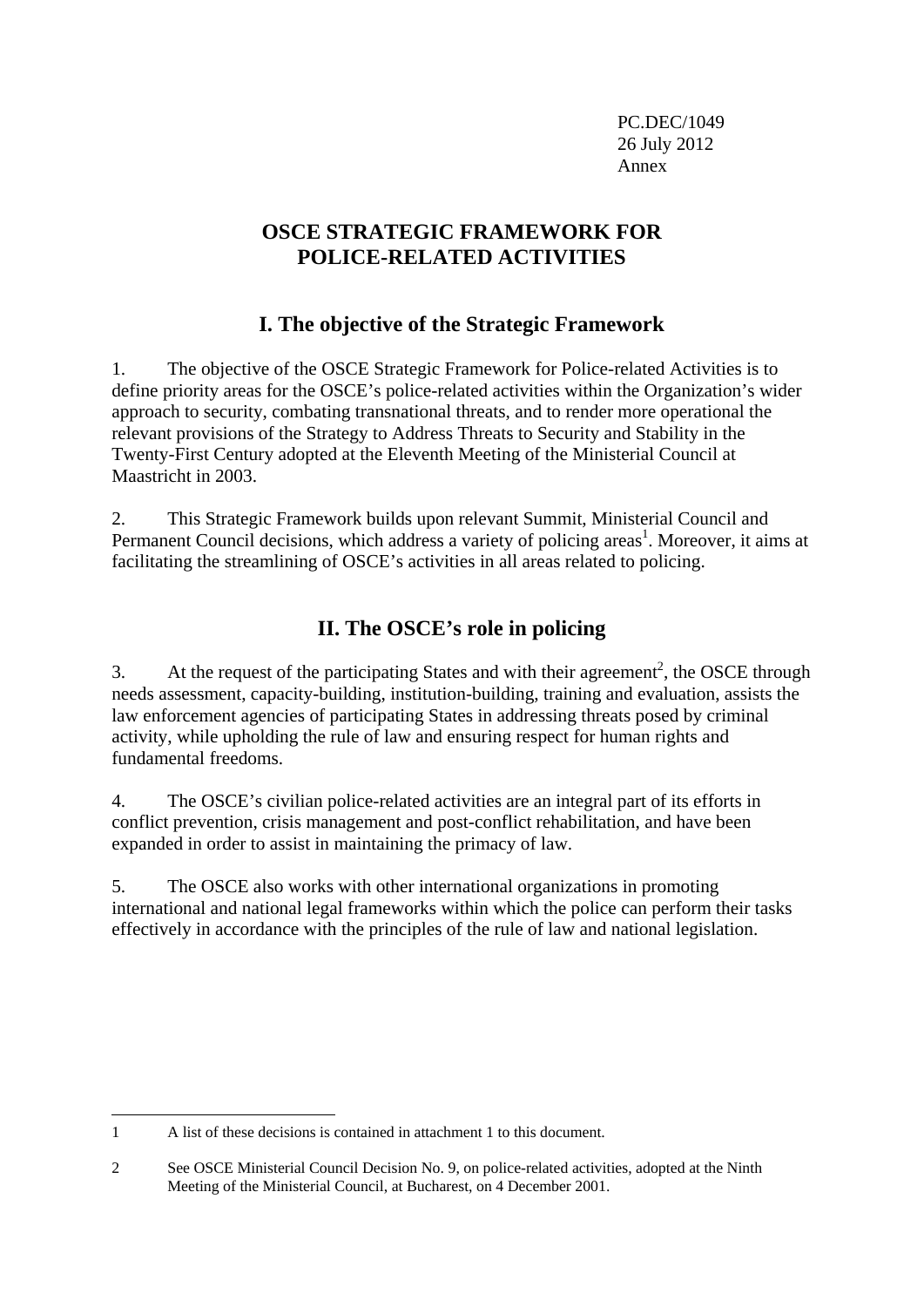## **III. The environment for police-related activities in the OSCE area**

6. The OSCE's work on police-related issues shall take, *inter alia*, into account the following:

- The evolution of transnational threats to security and stability inside and outside the OSCE region;
- Rapidly changing criminal phenomena;
- The need to improve the professionalism and the capacities of law enforcement agencies, to enhance participating States' criminal justice systems and to consolidate and strengthen democracy, the rule of law, human rights and fundamental freedoms throughout the OSCE area;
- The wide variety of justice and law enforcement traditions, including different legal systems, various systems of criminal procedure, diverse organizational structures of police agencies with different working modalities, and different levels of co-operation between the various sectors of the criminal justice systems;
- The engagement of numerous and diverse international, regional and national actors in the comprehensive reform of the criminal justice systems of participating States;
- Budgetary and personnel constraints, both within the OSCE and in the participating States.

7. The OSCE must therefore be prepared to provide customized capacity-building assistance at the request of participating States and with their agreement, and in accordance with their distinct specific political, cultural and structural environments.

## **IV. The OSCE's added value in police-related activities**

8. The OSCE has realized concrete achievements in the area of capacity-building, such as the delivery of police training; the development of strategic planning capacities; the building of law enforcement capacities; the creation of transparent, effective and efficient police human resources management systems; and the development of police accountability structures. This places the Organization in a good position to contribute efficaciously to the promotion of effective democratic policing throughout the OSCE region.

- 9. The OSCE's added value in police-related activities lies, *inter alia*, in:
- Its comprehensive and cross-dimensional approach to security, which applies to police-related activities across the three dimensions, in the context of combating criminal activity and tackling corruption and money-laundering, while at the same time upholding the rule of law and ensuring respect for human rights and fundamental freedoms;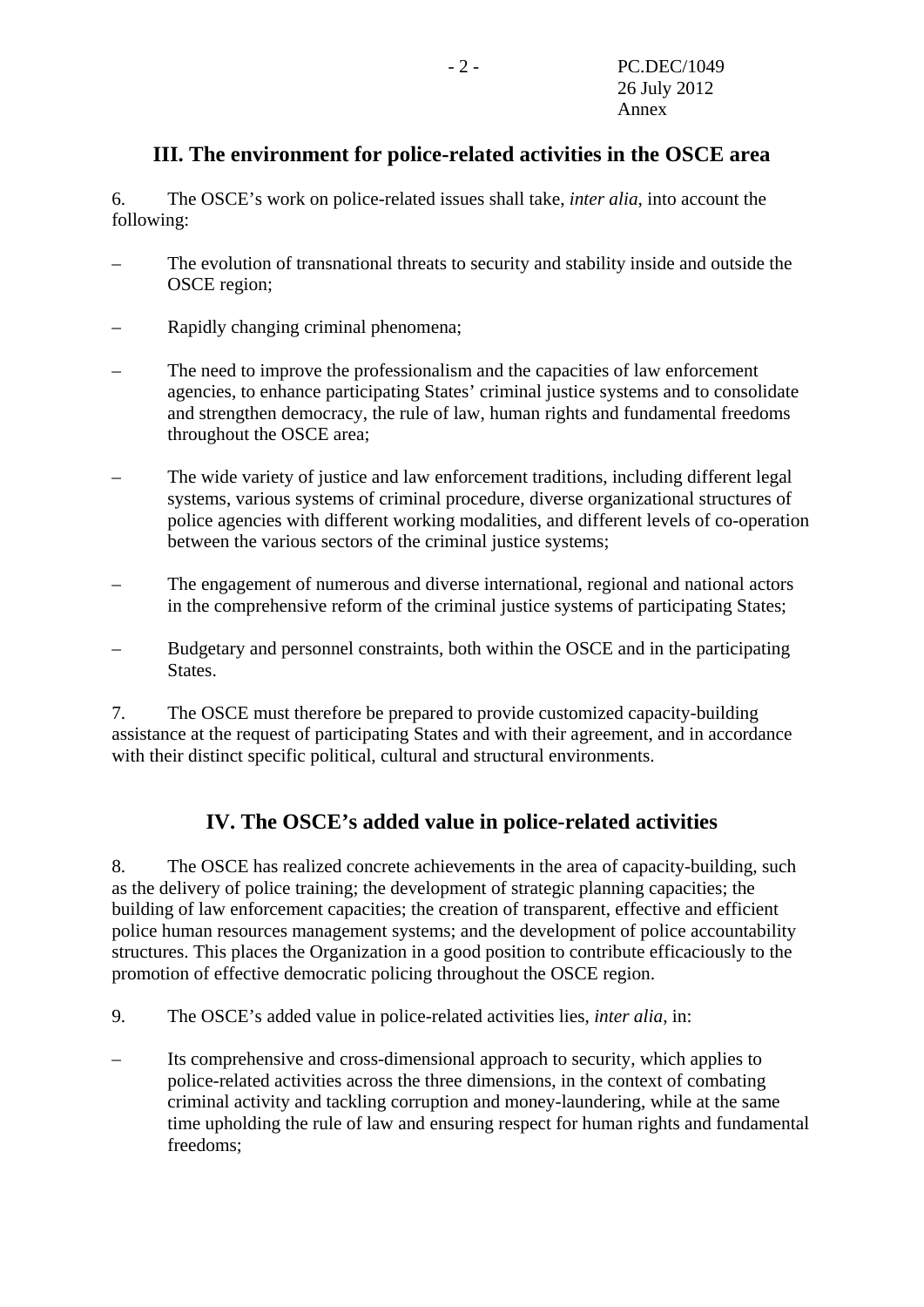- Its experience and executive structures, with a wide presence in the field facilitating the delivery of policing programmes, making it possible to support the development and implementation of customized programmes and projects, in consultation with all the relevant stakeholders;
- Its framework for co-operation and exchange of views, complemented by a framework of police-public forums for communication with civil society stakeholders, which allows law enforcement agencies to take into account the widest possible range of views within societies; an extensive global network of experts from both the public and the private sectors; and long-standing and effective channels of co-operation with international and regional organizations.

# **V. Strategic features of the OSCE's police-related activities**

## **(a) Guiding principles of the OSCE's police-related activities**

10. The OSCE's police-related activities shall be guided by the norms, principles and standards defined by documents of the United Nations and the OSCE, such as the Charter of the United Nations, relevant UN conventions on police-related activities, the Helsinki Final Act, the Copenhagen Document, and various OSCE decisions on police-related activities<sup>3</sup>. These documents emphasize, *inter alia*, the importance of the rule of law; respect for human rights and fundamental freedoms, including gender and minority issues; police-public partnerships; effective and accountable criminal justice systems; and enhanced co-operation among participating States and international and regional organizations. The development of high standards of professional skills and the sharing of best practices are among the key elements of the OSCE's police-related activities.

11. The promotion of these principles and elements of democratic policing is the foundation of the OSCE's police-related activities. They should be taken into account constantly in the process of police development and in the comprehensive approach to reform of criminal justice systems, as well as in the fight against transnational threats.

## **(b) The OSCE's lines of action for police-related activities**

12. The OSCE delivers police-related assistance at the request of participating States and with their agreement through, *inter alia*:

Institution- and capacity-building;

1

- Confidence-building, police monitoring and advice;
- Police training in line with international policing standards;
- Facilitation of information sharing and exchange of best practices;

<sup>3</sup> Lists of these UN and OSCE documents are contained in attachments 1 and 2 to this document.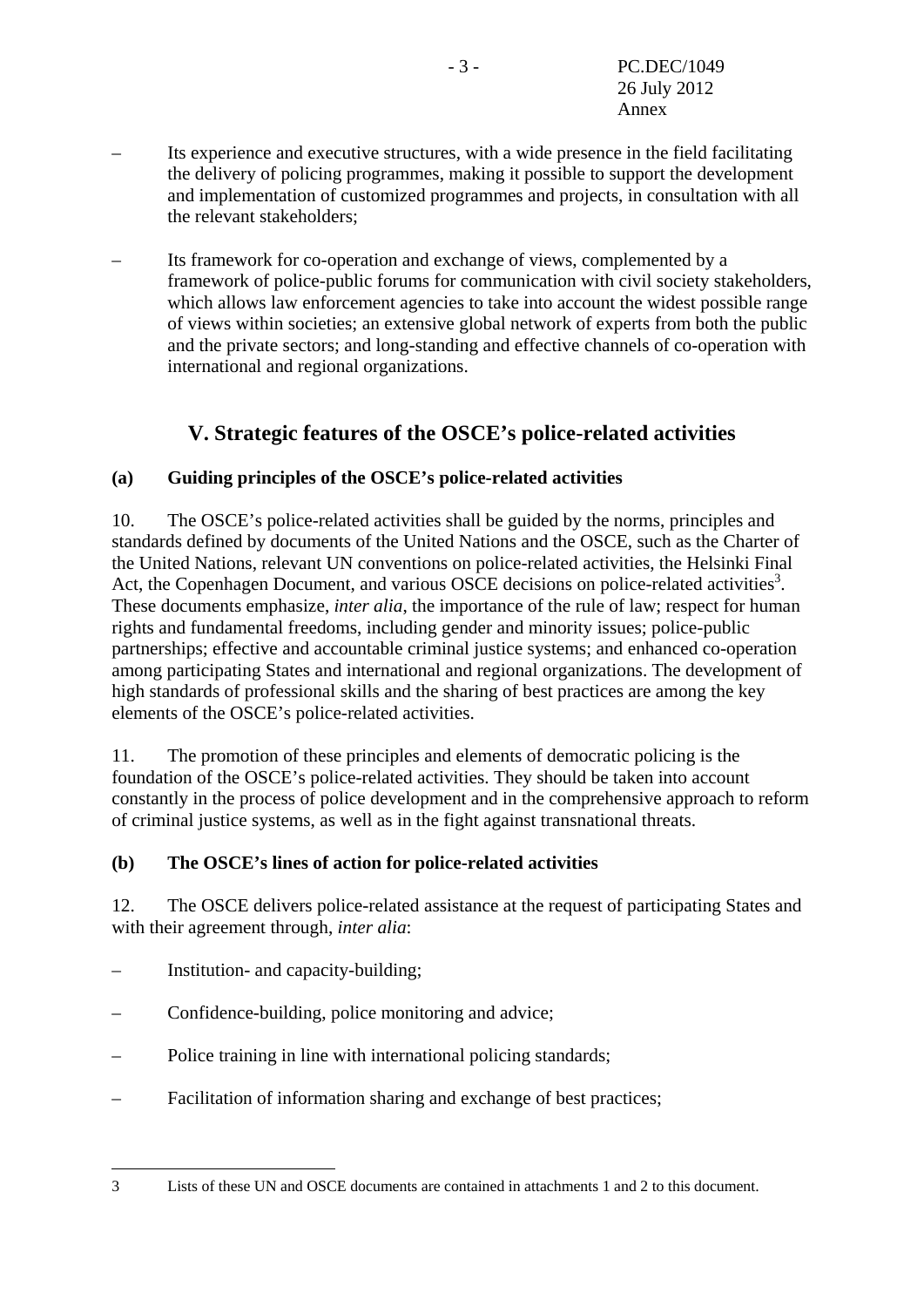– Analysis of lessons learned to develop programmatic, conceptual and methodological guidance.

#### **(c) Thematic priorities of the OSCE's police-related activities**

13. In accordance with the existing commitments of participating States in respect of police-related issues, drawing upon the rich experience and lessons learned from the OSCE's practical work, and seeking to strengthen the co-ordination of police-related activities within the OSCE as well as to ensure their complementarity with regard to reform efforts in other sectors of the criminal justice system, the following areas of police assistance shall be the focus of the OSCE's police-related activities. Such assistance is delivered only at the request and with the agreement of the host countries.

#### General police development and reform

- 14. The OSCE:
- Promotes police-public partnerships/community policing as a core element of policing by enhancing communication and co-operation between the police, other government agencies and the public; by promoting a joint problem solving approach; and by improving relations between the police and all segments of the society, including, in particular, all vulnerable groups;
- Promotes the co-operation and exchange of best practices between and among the police training institutions of participating States; provides assistance to them regarding the development of training strategies and modern teaching/education methods, such as e-learning and multimedia training; and delivers and/or facilitates training in the further enhancement of democratic policing;
- Promotes the protection of victims of crime, particularly victims of violent crime and vulnerable victims, and supports the improvement of law enforcement responses to hate crimes;
- Supports, where appropriate, efforts to create multi-ethnic police services, and promotes gender mainstreaming and initiatives to raise gender awareness;
- At the request of participating States, with their agreement and with their co-operation, develops guideline documents in specific areas of police reform, such as systems and concepts of police education, police training, strategic planning, human resource management, and police accountability, and assists participating States in the implementation of these guidelines;
- Supports participating States, at their request and with their agreement, in the development of anti-corruption strategies and instruments, as well as in training in the investigation of corruption, and assists them in the implementation of the UN Convention against Corruption (UNCAC), in close co-operation with the UNODC and in accordance with national legislation and anti-corruption instruments;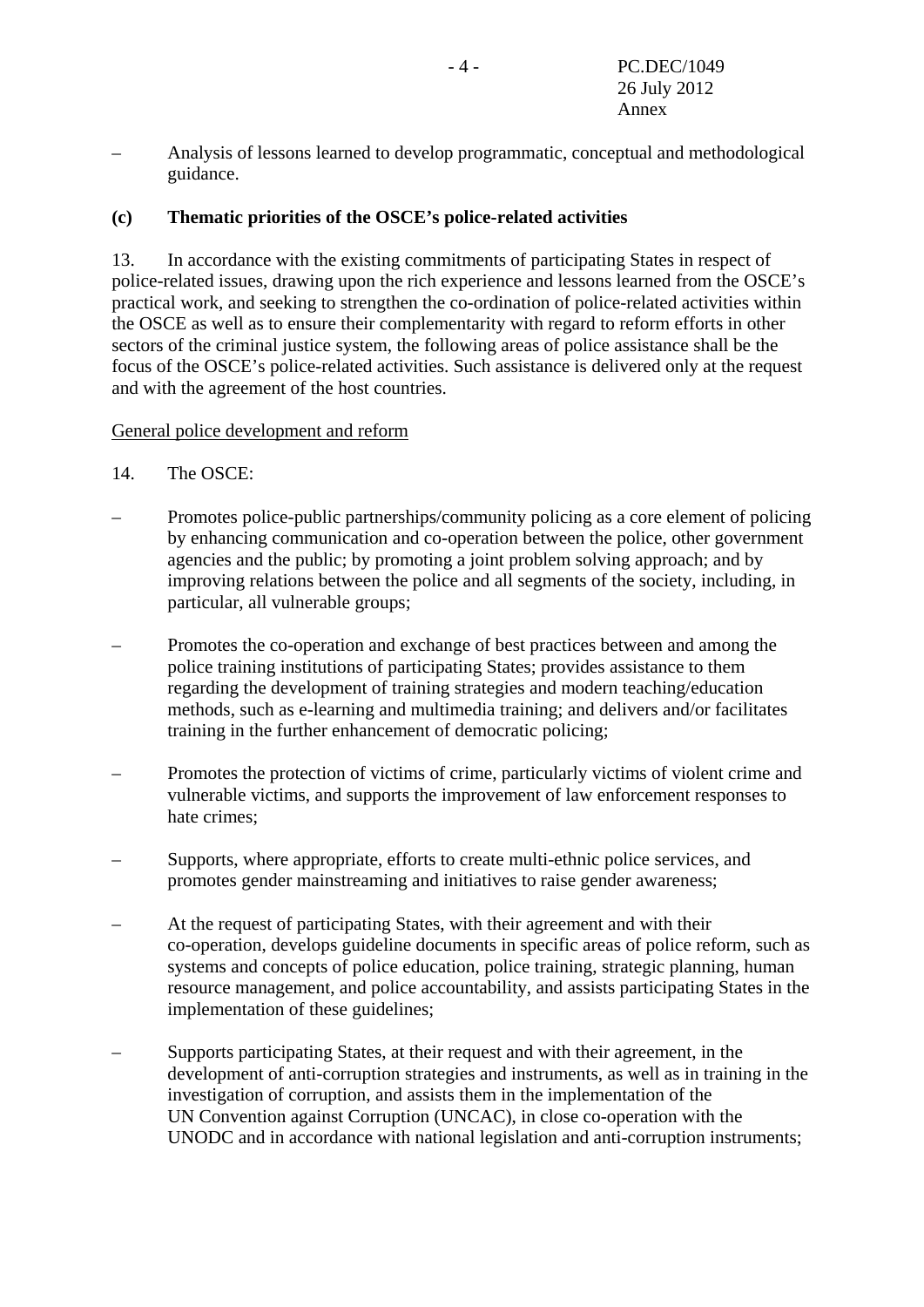- Co-ordinates and synchronizes its efforts towards supporting police reforms with the efforts undertaken in other sectors of the criminal justice system;
- Supports, where appropriate, at the request of participating States and with their agreement, the creation and training of specialized units for investigation of all the types of crime mentioned in this Strategic Framework.

#### Addressing threats posed by criminal activity

### *Organized crime*

- 15. The OSCE:
- Supports the full implementation of the UN Convention against Transnational Organized Crime (UNTOC) and as appropriate its Protocols as well as UNCAC, in close co-ordination with the UNODC;
- Upon request, delivers or facilitates specialized training in criminal investigation for law enforcement agencies and other elements of the criminal justice system, particularly to enhance capacities in techniques which have proven effective in organized crime cases, including financial investigations, seizures of proceeds of crime, and tracing of money-laundering, connected to all types of crime;
- Enhances the institutional capacity of the relevant stakeholders and strengthens law enforcement co-operation at the international, regional and national levels.

### *Terrorism*

- 16. The OSCE:
- Promotes policing strategies that address the early detection of radicalism and violent extremism, as well as the deradicalization and reintegration of violent extremists into mainstream society;
- Facilitates the sharing of information, best practices and lessons learned between and among the law enforcement agencies responsible for preventing and investigating terrorism;
- Promotes police-public partnerships with a view to facilitating mutual understanding and tolerance;
- Recognizes the importance of engaging a broad range of audiences, including women, who play an important role in peace-building, conflict resolution, and the countering of violent extremism;
- Assists the participating States in developing police strategies, tactics and mechanisms focusing on counter-terrorism, as well as training guidelines in conformity with the respect for human rights, fundamental freedoms and the rule of law.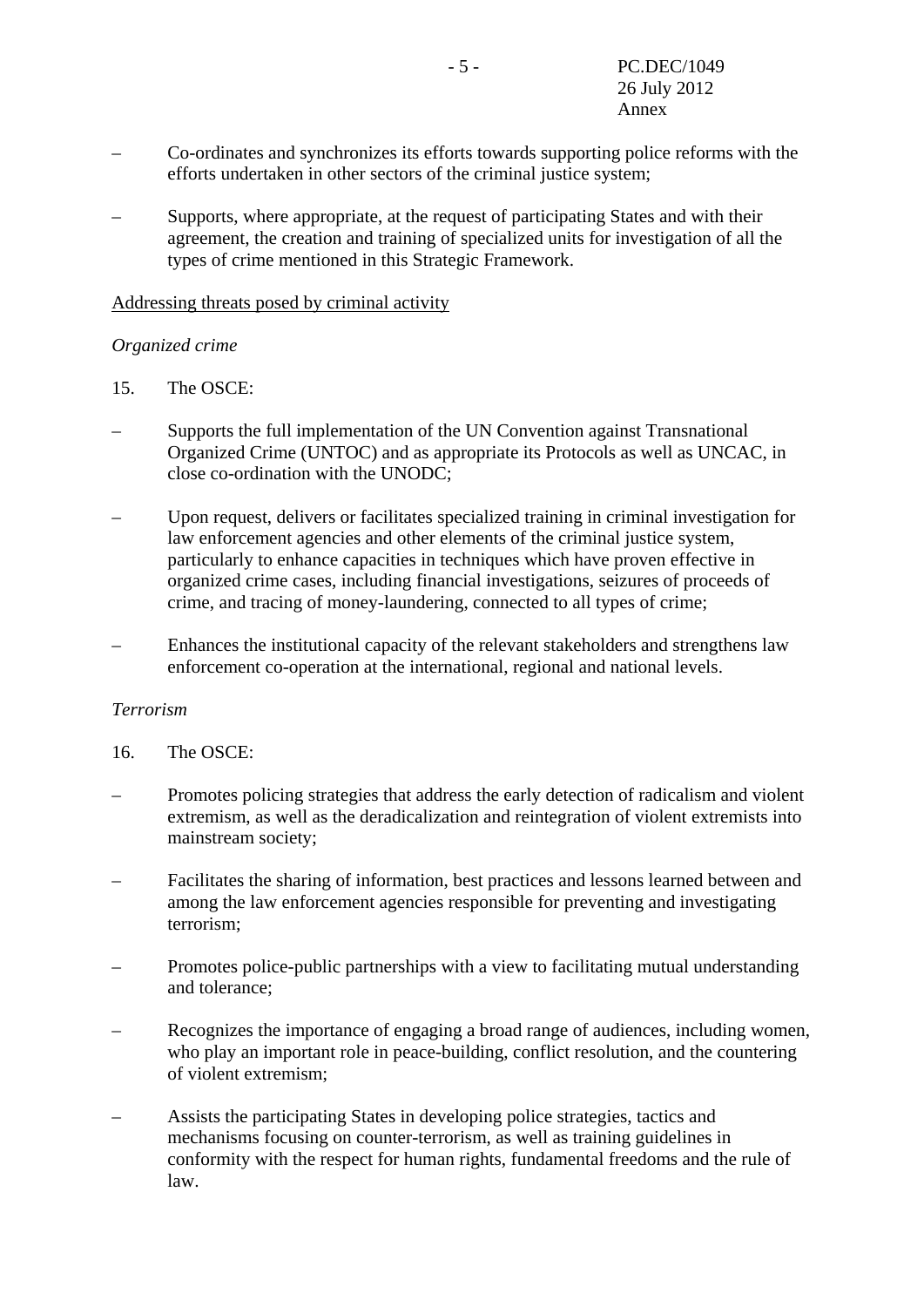#### *Illicit drugs and chemical precursors*

- 17. The OSCE:
- Assists, at the request of participating States and with their agreement, in developing effective and comprehensive strategies to fight trafficking in drugs and the diversion of chemical precursors;
- Supports the accession of those participating States that are not yet Parties, to the three international drug conventions (the Single Convention on Narcotic Drugs, 1961, as amended by the 1972 Protocol; the Convention on Psychotropic Substances, 1971; and the UN Convention against Illicit Traffic in Narcotic Drugs and Psychotropic Substances, 1988) and assists all the participating States to fully implement the provisions of these Conventions;
- Supports participating States in implementing the recommendations of the International Narcotics Control Board (INCB) and the Paris Pact Initiative, as well as the UN Political Declaration and Plan of Action on International Cooperation towards an Integrated and Balanced Strategy to Counter the World Drug Problem adopted in 2009;
- Supports the participating States in promoting dialogue and interaction among  $\frac{1}{2}$  competent national governmental structures and the private sector<sup>4</sup> through exchanges of information, lessons learned and best practices;
- Supports participating States in respect of the development and implementation of training plans and programmes addressing drug-related issues for relevant law enforcement agencies.

### *Trafficking in human beings*

#### 18. The OSCE:

- Strives for a broader involvement of different stakeholders in the identification of trafficked persons; their referral to services and awareness-raising activities; outreach to vulnerable groups; and closer co-operation between law enforcement agencies and the civil society, including, where appropriate, through police-public partnership structures;
- Promotes the protection of witnesses and victims of trafficking;
- Supports the enhancement of law enforcement capacities for preventing and combating trafficking in human beings, without overlooking the planning and implementing of different activities in the sphere of awareness-raising and training in anti-trafficking strategies;

1

<sup>4</sup> Including industrial enterprises.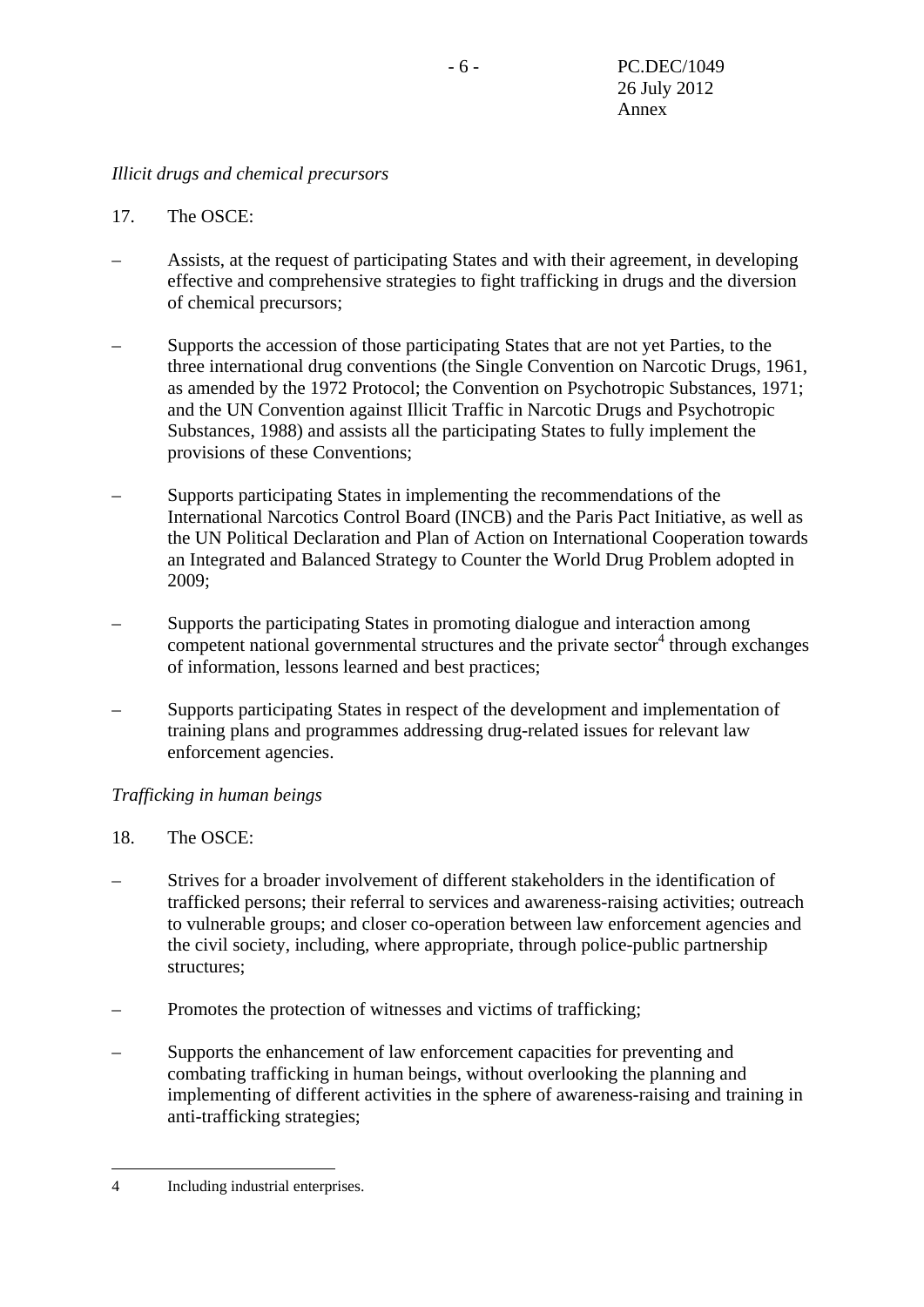– Provides assistance to participating States' law enforcement agencies for enhancing their capacities for prosecution of traffickers through financial investigations, seizures of the proceeds of crime and activities targeting corruption and money-laundering, connected to trafficking in human beings.

### *Cyber crime*

- 19. The OSCE:
- Facilitates, at the regional and national levels, capacity-building and the exchange of information and best practices in investigating cyber crime and dealing with cyber evidence, with a special focus on fighting hate and the sexual exploitation of children on the Internet as well as countering the use of the Internet for terrorist purposes in conformity with human rights, fundamental freedoms and the rule of law;
- Assists the participating States in reaching the level of technical expertise required to join the G8 24/7 cyber crime network.

#### **(d) Coherence, co-ordination and co-operation**

20. In order to achieve greater unity of purpose and action in developing and implementing its police-related activities, the OSCE co-ordinates and synchronizes its efforts internally and externally, including with the aim of avoiding duplication of efforts with other international actors in this sphere.

21. The OSCE participating States ensure the political and budgetary coherence of OSCE police-related activities through the decision-making process and through continuous monitoring and guidance. To this end, the OSCE Secretariat provides regular and ad hoc information to the Permanent Council and, when appropriate, to its informal subsidiary bodies, and carries out interim and *ex post facto* evaluations of the police-related activities of all the OSCE executive structures.

22. The OSCE Secretariat ensures the co-ordination of all OSCE police-related activities and ensures that they are in line with the relevant mandates and do not overlap. The Transnational Threats Department's Strategic Police Matters Unit (TNT/SPMU), which was set up to improve the capacity of participating States to address threats posed by criminal activity and to assist them in upholding the rule of law, serves as the main focal point in this regard. The OSCE continues to improve the Policing OnLine Information System (POLIS) for facilitating the transfer of know how among participating States. The OSCE makes the best use of POLIS in developing an online community of policing experts in the OSCE area.

23. The OSCE, on the basis of the Platform for Co-operative Security, 1999, co-operates with the United Nations, its structures, and other relevant international and regional organizations on police-related activities. Based on agreements, the OSCE utilizes the comprehensive threat assessment and strategic analysis capabilities of these partner organizations, if appropriate. The OSCE supports subregional co-ordination and co-operation mechanisms, which may also be used in other OSCE subregions, adjusted as required, at the request of the host participating States and with their agreement, and in accordance with existing mandates, taking into account specific political, cultural and structural environments.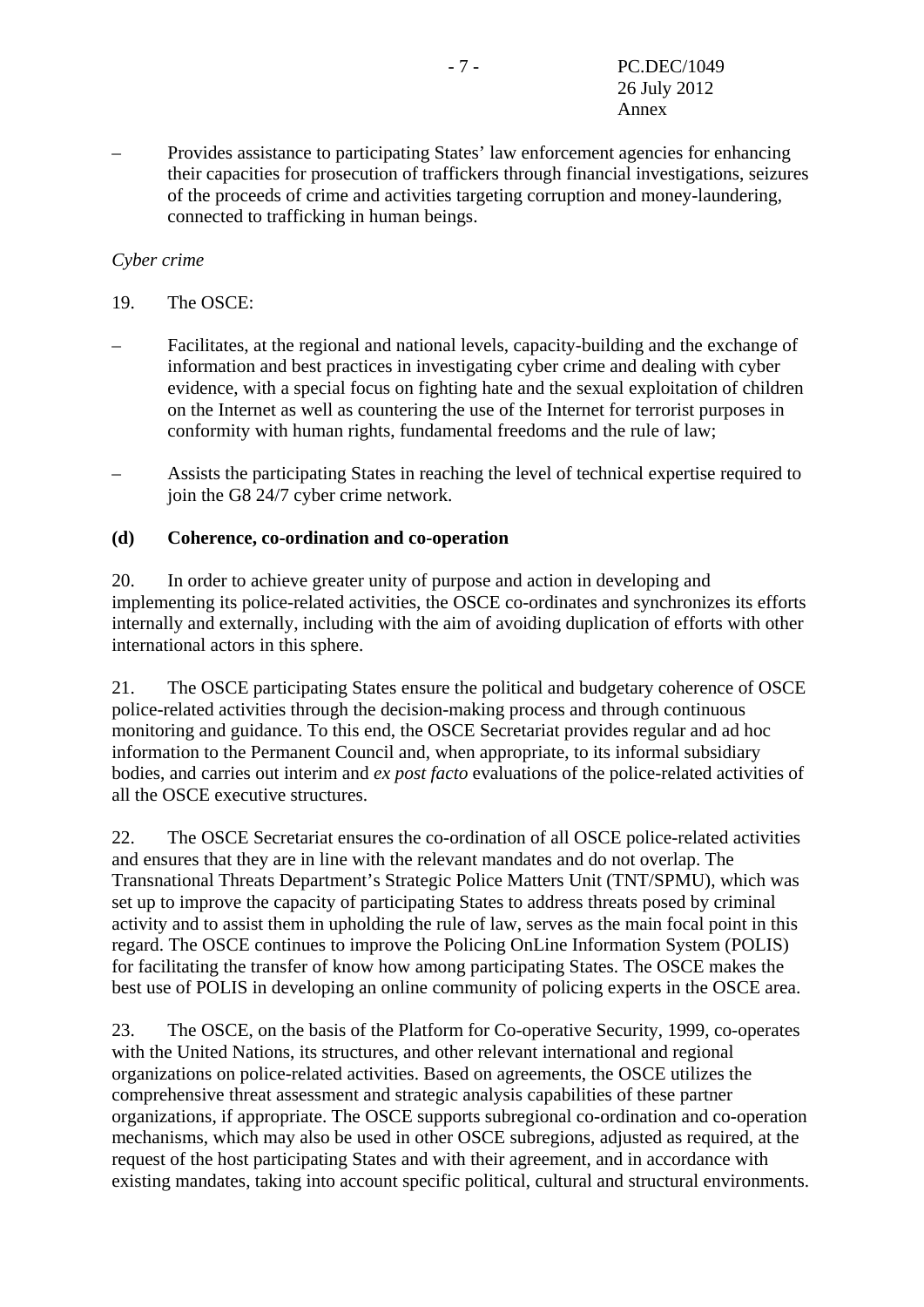24. The OSCE co-operates with governmental authorities and the civil society. In a long-term approach, it develops and implements police programmes, where appropriate, jointly with them in order to foster commitment, local ownership and sustainability.

25. OSCE police-related efforts and their implications will be performed within available resources.

# **VI. Review of the Strategic Framework document**

26. The participating States will regularly review this Strategic Framework for Police-Related Activities and its implementation in the light of new and evolving threats and challenges.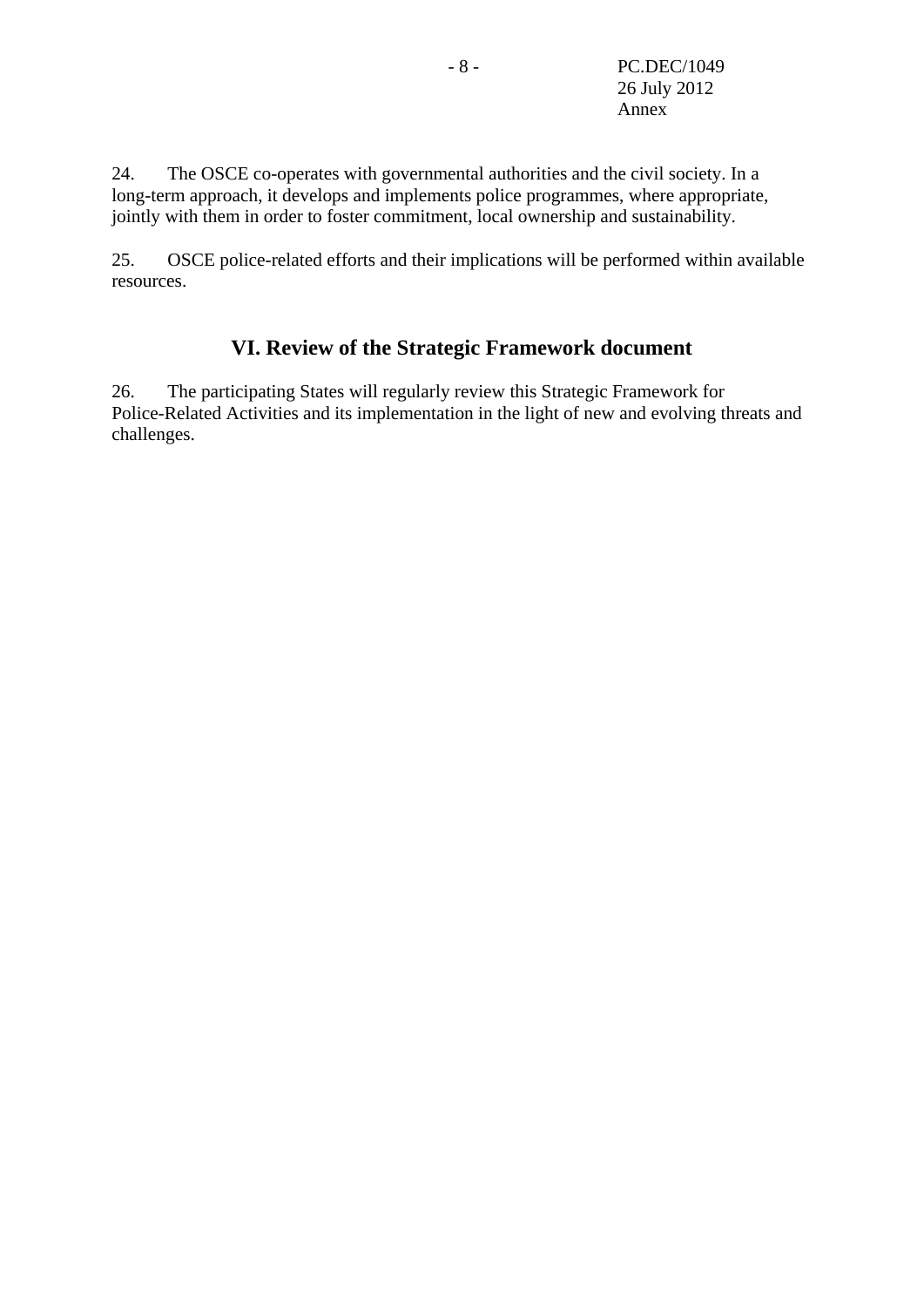PC.DEC/1049 26 July 2012 Annex Attachment 1

## **CSCE DOCUMENTS, OSCE MINISTERIAL COUNCIL AND PERMANENT COUNCIL DECISIONS AND ACTION PLANS WITH A FOCUS ON POLICE-RELATED ACTIVITIES**

## **CSCE**

CSCE, *Final Act*, Helsinki, 1 August 1975

CSCE, *Document of the Copenhagen Meeting of the Conference on the Human Dimension of the CSCE*, Copenhagen, 29 June 1990

CSCE, CSCE Paris Summit, *Charter of Paris for a New Europe*, Paris, 19–21 November 1990

## **OSCE**

OSCE, OSCE Istanbul Summit, *Charter for European Security*, 19 November 1999

OSCE, Ministerial Council Decision No. 1, *Combating terrorism*, Ninth Ministerial Council Meeting in Bucharest, 4 December 2001

OSCE, Ministerial Council Decision No. 9, *Police-related activities*, Ninth Ministerial Council Meeting in Bucharest, 4 December 2001

OSCE, Permanent Council Decision No. 448, *Establishment of the seconded post of Senior Police Adviser in the OSCE Secretariat*, 371st Plenary Meeting, Bucharest, 4 December 2001

OSCE, Ministerial Council, *Declaration on Trafficking in Human Beings*, Tenth Meeting of the Ministerial Council, Porto, 7 December 2002

OSCE, Ministerial Council, *OSCE Charter on Preventing and Combating Terrorism*, Tenth Meeting of the Ministerial Council, Porto, 7 December 2002

OSCE, Permanent Council Decision No. 557, *Action Plan to Combat Trafficking in Human Beings*, 462nd Plenary Meeting, Vienna, 24 July 2003

OSCE, Ministerial Council Decision No. 2/03, *Combating trafficking in human beings,* Eleventh Meeting of the Ministerial Council, Maastricht, 1 and 2 December 2003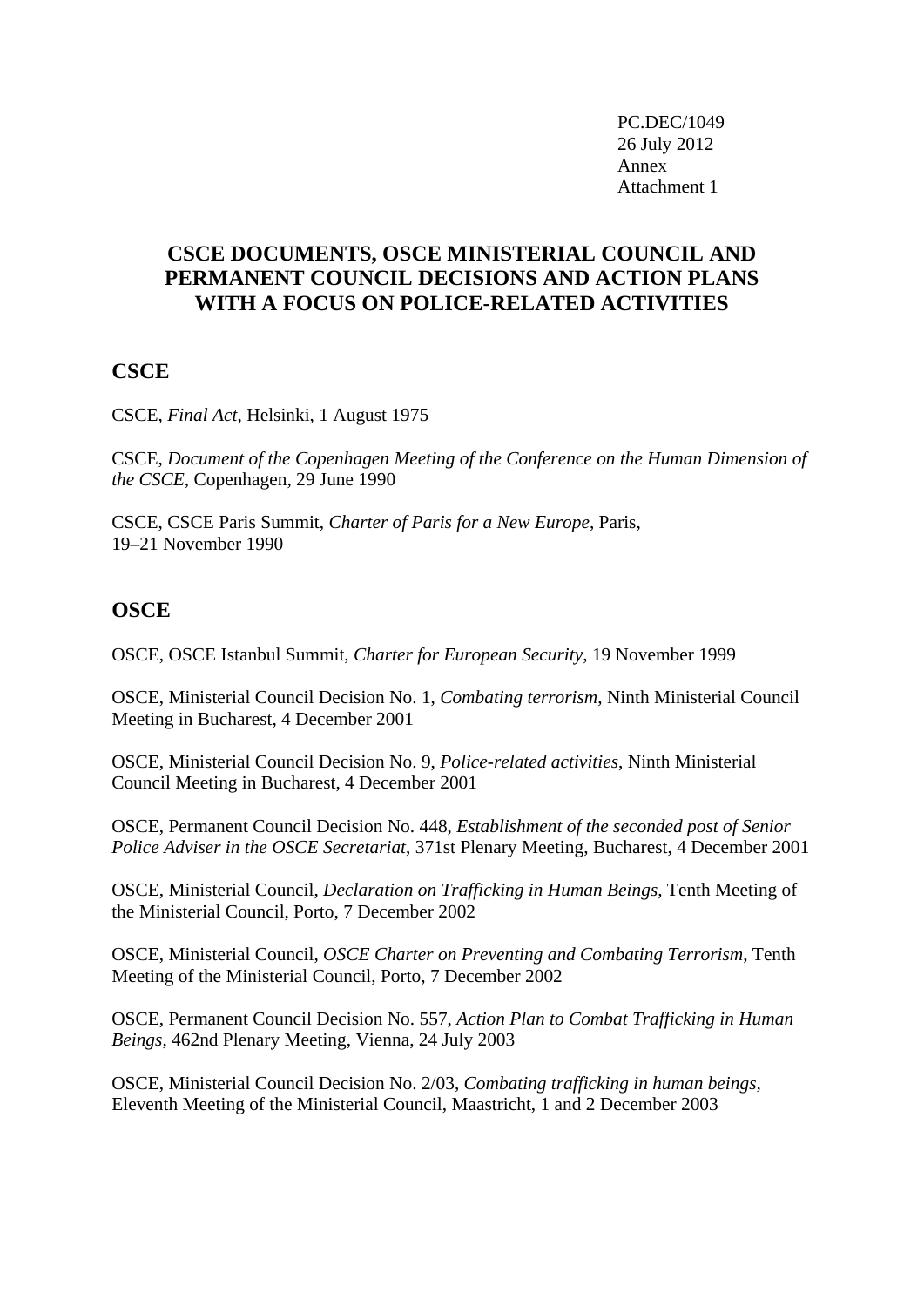OSCE, Ministerial Council Decision No. 3/03, *Action Plan on Improving the Situation of Roma and Sinti within the OSCE Area*, Eleventh Meeting of the Ministerial Council, Maastricht, 1 and 2 December 2003

OSCE, *OSCE Strategy to Address Threats to Security and Stability in the Twenty-First Century*, Eleventh Meeting of the Ministerial Council, Maastricht, 1 and 2 December 2003

OSCE, *OSCE Strategy Document for the Economic and Environmental Dimension*, Eleventh Meeting of the Ministerial Council, Maastricht, 1 and 2 December 2003

OSCE, Ministerial Council Decision No. 14/04, *Action Plan for the Promotion of Gender Equality*, Twelfth Meeting of the Ministerial Council, Sofia, 7 December 2004

OSCE, Permanent Council Decision No. 685, *Addendum to the OSCE Action Plan to Combat Trafficking in Human Beings: Addressing the Special Needs of Child Victims of Trafficking for Protection and Assistance*, 562nd Plenary Meeting, Vienna, 7 July 2005

OSCE, Ministerial Council Decision No. 3/05, *Combating transnational organized crime*, Thirteenth Meeting of the Ministerial Council, Ljubljana, 6 December 2005

OSCE, Ministerial Council Decision No. 5/05, *Combating the threat of illicit drugs*, Thirteenth Meeting of the Ministerial Council, Ljubljana, 6 December 2005

OSCE, Ministerial Council Decision No. 3/06, *Combating trafficking in human beings*, 21 June 2006 (amending Decision No. 2/03 of the Eleventh Ministerial Council Meeting in Maastricht)

OSCE, Permanent Council Decision No. 758, *Enhancing international anti-drug co-operation*, 641st Plenary Meeting, Brussels, 5 December 2006

OSCE, Ministerial Council Decision No. 5/06, *Organized crime*, Fourteenth Meeting of the Ministerial Council, Brussels, 5 December 2006

OSCE, Ministerial Council Decision No. 15/06, *Combating sexual exploitation of children*, Fourteenth Meeting of the Ministerial Council, Brussels, 5 December 2006

OSCE, Permanent Council Decision No. 810, *Implementation of the United Nations Convention against Transnational Organized Crime*, 689th Plenary Meeting, Vienna, 22 November 2007

OSCE, Permanent Council Decision No. 813, *Combating the threat of illicit drugs and precursors*, 690th Plenary Meeting, Madrid, 30 November 2007

OSCE, Ministerial Council Decision No. 4/07, *OSCE engagement with Afghanistan*, Fifteenth Meeting of the Ministerial Council, Madrid, 30 November 2007

OSCE Ministerial Council Decision No. 9/07, *Combating sexual exploitation of children on the Internet*, Fifteenth Meeting of the Ministerial Council, Madrid, 30 November 2007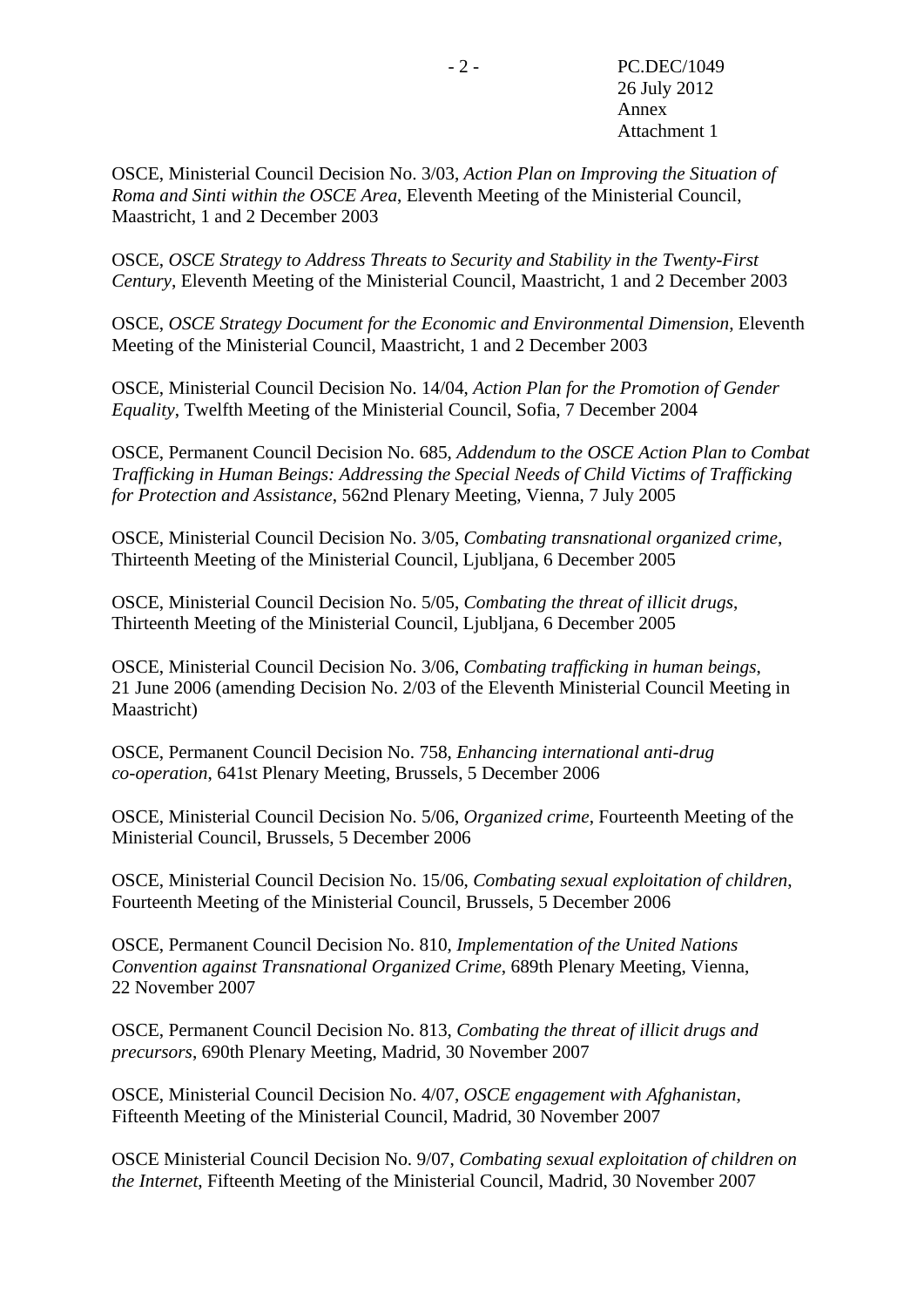OSCE, Ministerial Council Decision No. 5/08, *Enhancing criminal justice responses to trafficking in human beings through a comprehensive approach*, Sixteenth Meeting of the Ministerial Council, Helsinki, 5 December 2008

OSCE, Permanent Council Decision No. 914, *Further enhancing OSCE* police-related *activities*, 784th Plenary Meeting, Athens, 2 December 2009

OSCE, Astana Summit, *Astana Commemorative Declaration: Towards a Security Community*, Astana, 2 December 2010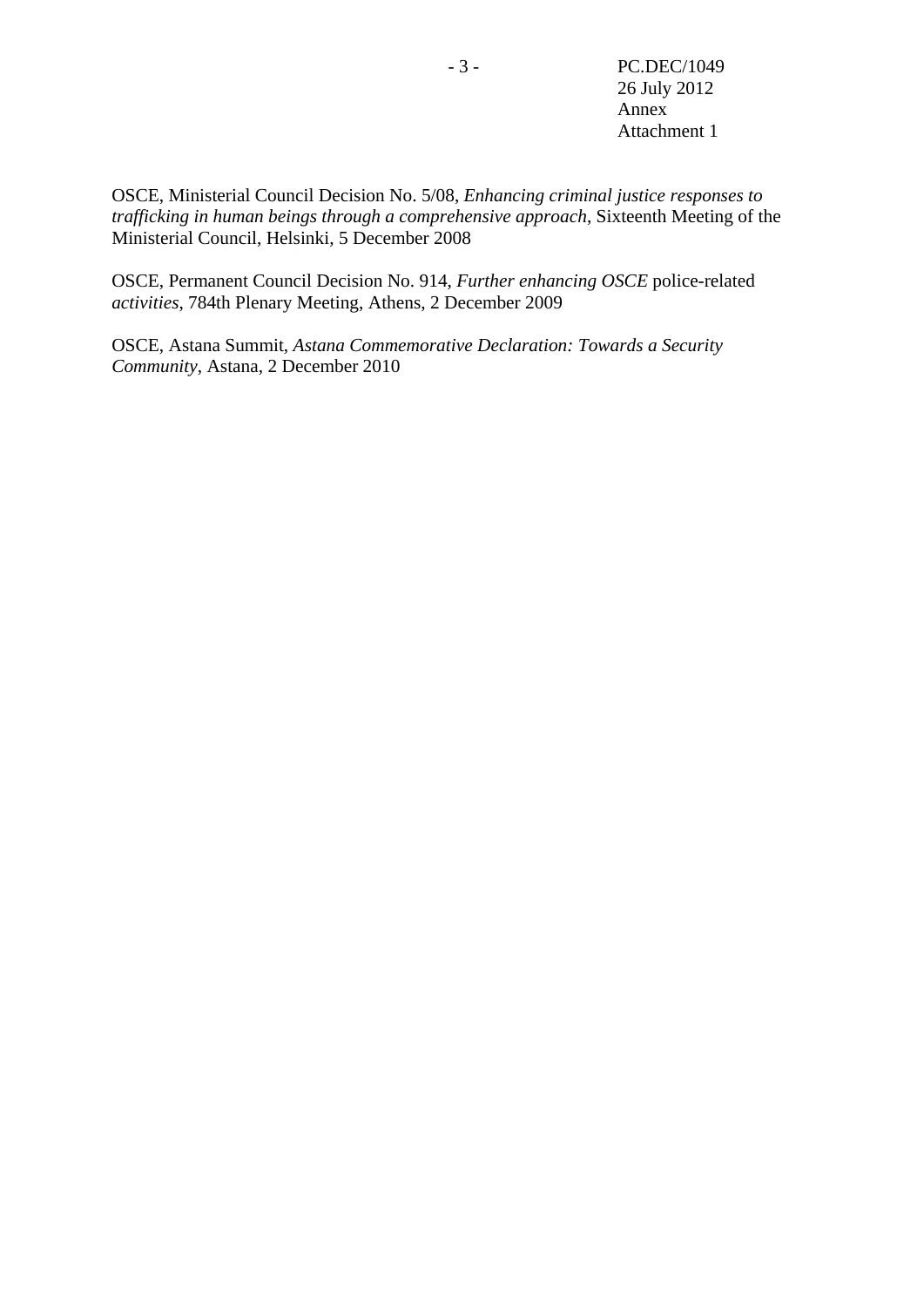PC.DEC/1049 26 July 2012 Annex Attachment 2

## **UNITED NATIONS INSTRUMENTS AND OTHER APPLICABLE DOCUMENTS ON LAW ENFORCEMENT-RELATED ACTIVITIES**

United Nations, *Charter of the United Nations*, San Francisco, 26 June 1945

United Nations, *Universal Declaration of Human Rights*, Paris, 10 December 1948

United Nations, *Standard Minimum Rules for the Treatment of Prisoners*, Geneva, 30 August 1955

United Nations, *Single Convention on Narcotic Drugs*, New York, 30 March 1961

United Nations, *International Convention on the Elimination of All Forms of Racial Discrimination*, New York, 21 December 1965

United Nations, *International Covenant on Civil and Political Rights*, New York, 16 December 1966

United Nations, *Convention on Psychotropic Substances*, Vienna, 21 February 1971

United Nations, *Code of Conduct for Law Enforcement Officials*, New York, 17 December 1979

United Nations, *Convention on the Elimination of All Forms of Discrimination Against Women*, New York, 18 December 1979

United Nations, *Convention against Torture and Other Cruel, Inhuman or Degrading Treatment or Punishment*, New York, 10 December 1984

United Nations, *Declaration of Basic Principles of Justice for Victims of Crime and Abuse of Power*, New York, 29 November 1985.

United Nations, *Convention against Illicit Traffic in Narcotic Drugs and Psychotropic Substances*, Vienna, 20 December 1988

United Nations, *Body of Principles for the Protection of All Persons under Any Form of Detention or Imprisonment*, New York, 9 December 1988

United Nations, *Principles on the Effective Prevention and Investigation of Extra-legal, Arbitrary and Summary Executions*, Geneva, 24 May 1989

United Nations, *Convention on the Rights of the Child*, New York, 20 November 1989